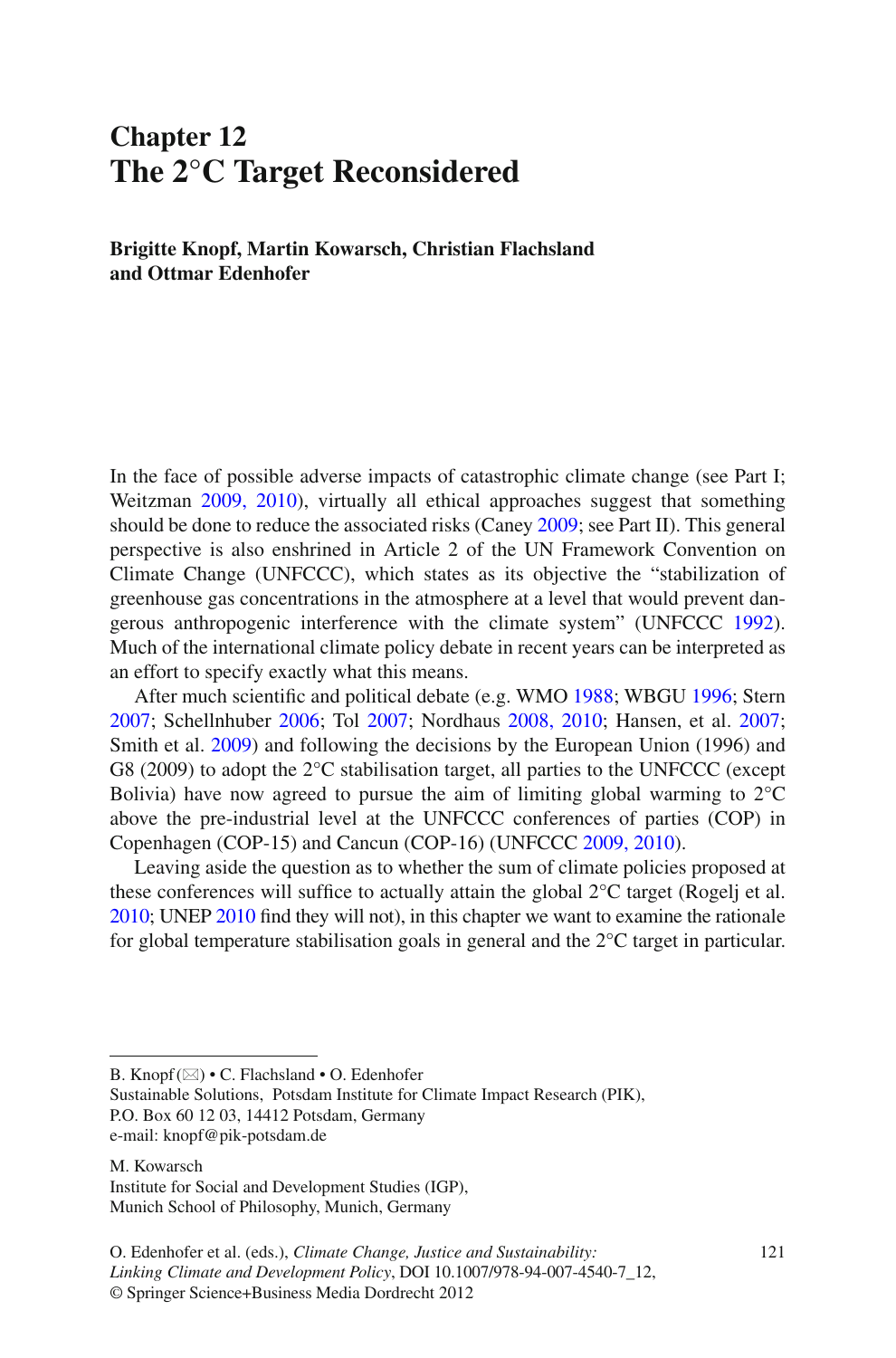To understand the controversial and sometimes emotional debate about the  $2^{\circ}C$ target in the scientific community we follow an unorthodox approach here by inviting outstanding experts, representing opposing viewpoints, to introduce *their* view on the 2°C. We invited Mike Hulme (University of East Anglia, UK) on the one hand, and on the other hand Claus Leggewie (Justus-Liebig University Gießen and Kulturwissenschaftliches Institut (KWI) Esssen, Germany) and Dirk Messner (German Development Institute (DIE)), both members of the German Advisory Council on Climate Change (WBGU), to reflect the controversial scientific and political debate surrounding the 2°C target.

Whilst Mike Hulme (see Sect.  $12.1$ ) casts doubt on the usefulness of the very idea of a specific temperature target as guidance for mitigation policy, Claus Leggewie and Dirk Messner (see Sect. [12.2 \)](#page-4-0) claim that the 2°C target actually *has* an important instrumental value in the discourse about climate-related risks. In Sect. [12.3](#page-10-0) we discuss both contributions and argue that climate stabilisation goals provide a useful framework for discussing climate policy choices on a consistent basis. In our view, given current knowledge and specific ethical arguments the  $2^{\circ}C$ target appears a balanced choice, but further research and public debate are required to reduce uncertainties and consolidate this hypothesis.

## **12.1 On the "Two Degrees" Climate Policy Target (by Mike Hulme)**

 The formal adoption of a global temperature target to drive, or at least guide, climate policy development dates back to the mid-1990s. The origins and history of the "two degrees" target and how it was adopted by the EU Council in 1996 – and re-affirmed in  $2007 -$  has been well documented in articles by Tol  $(2007)$  and Randalls  $(2010)$ . In recent years the "two degrees" target has gained in visibility, both in public discourse and in policy deliberations. For example, it underpins the UK's 2008 Climate Change Act and was commended by the G8 meeting at L'Aquila in July 2009. It was also given prominence in the Copenhagen Declaration which emerged from the UNFCCC meeting in December 2009 in Copenhagen.

 "Two degrees" – limiting the rise in globally-averaged temperature to no more than  $2^{\circ}$ C above the pre-industrial level – has become the benchmark for policy advocacy around climate change and for many environmental and climate justice campaigns. It has also functioned as an anchoring device (Van der Sluijs et al. [1998](#page-16-0)) in climate science-policy analysis and interaction. And this single index of climate performance – collapsing the complexity and diversity of weather and climate around the world into global temperature – has gained powerful iconic and cultural status. But does the world need a global target in order to drive and guide climate policy? And if it does, is global temperature the most suitable index to use? In this short essay I identify four characteristics of the "two degrees" target: universality; ambiguity; doubtful achievability; and questionable legitimacy. I suggest why each of these characteristics undermines the value and necessity of such a target. I conclude the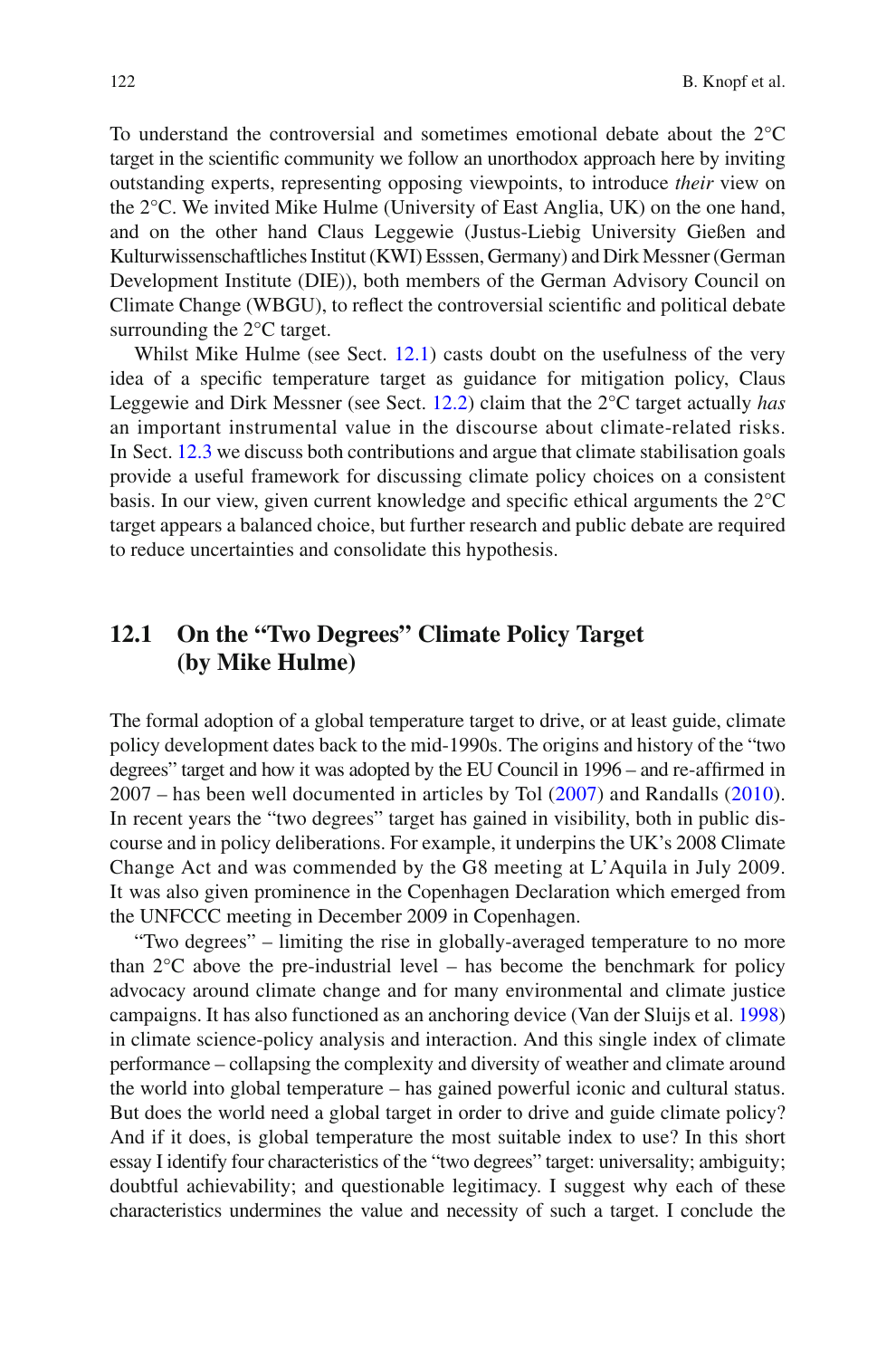essay by contrasting the "two degrees" target with other types of targets developed and used in other areas of public policy-making.

The "two degrees" target is, by definition, *universal*. It offers one numerical index by which to judge the future behaviour of the global climate system. It suggests that climate policy effectiveness should ultimately only be judged against whether it contributes to achieving this one universal goal. It draws attention away from the desirability of a wider set of more diverse climate policy goals which may have greater regional or national legitimacy and traction and which may be easier to implement. Ostrom's (2010) proposal to approach "global commons" problems through polycentric policy initiatives may be impaired by the imposition of a "onesize-fits-all" approach to policy orientation. The "two degrees" target is also highly abstract. Global temperature has no resonance with the everyday experience of weather and climate. It is a constructed quantity. Whether cognitively or existentially, it has difficulty engaging the human imagination. Thinking of environmental and social policy through the lens of "two degrees" also opens the way for the emergent discourse around climate engineering: deliberate manipulation of the planetary atmosphere and oceans to achieve an outcome measured in terms of this one index – global temperature. The metaphor of a global thermostat is a powerful one, but it opens up new frontiers for geopolitical tensions about what the thermostat setting should be and who controls it. Whether viewed rhetorically or pragmatically, adopting such a universal target to guide the conduct of affairs between nations is dangerous and of limited value.

 The second characteristic of the "two degrees" target is its *ambiguity* . Global temperature is an "output index" of the climate system rather than corresponding to the range of underlying human "input factors" (such as greenhouse gas and aerosol emissions, land cover, population). And because the relationship between input (human forcing) and output (global temperature) is deeply uncertain, agreeing a target of "two degrees" helps little in specifying what the various input factors should be. Owing to the wide range of possible values of the climate sensitivity and the deep uncertainty about the aggregate global effects of forcing agents such as aerosols and black carbon (notwithstanding the extent of natural climate variability – see below), the "two degrees" target is compatible with a very wide range of input scenarios. If it *were* deemed global target setting was necessary for climate policy, then a carbon dioxide concentration target, for example, would be much less ambiguous. This has indeed been recognised by many campaigners, such as Bill McKibbin's social movement "350.org" which campaigns for an atmospheric carbon dioxide concentration of 350 ppm.

 Third, the "two degrees" target is *unattainable* . I don't mean here in the sense that politics, economics, culture and technology may conspire to prevent the necessary emissions reductions (though they may). I mean in a wider sense that manoeuvring the world's development pathway to deliver a re-stabilised global climate at no more than 2°C above pre-industrial levels requires a higher level of understanding than we have of the climate system and the extent of human influence upon it. It implies that the only factors affecting global temperature are human factors and ignores the extent of natural climate variability. Global temperature varies on multiple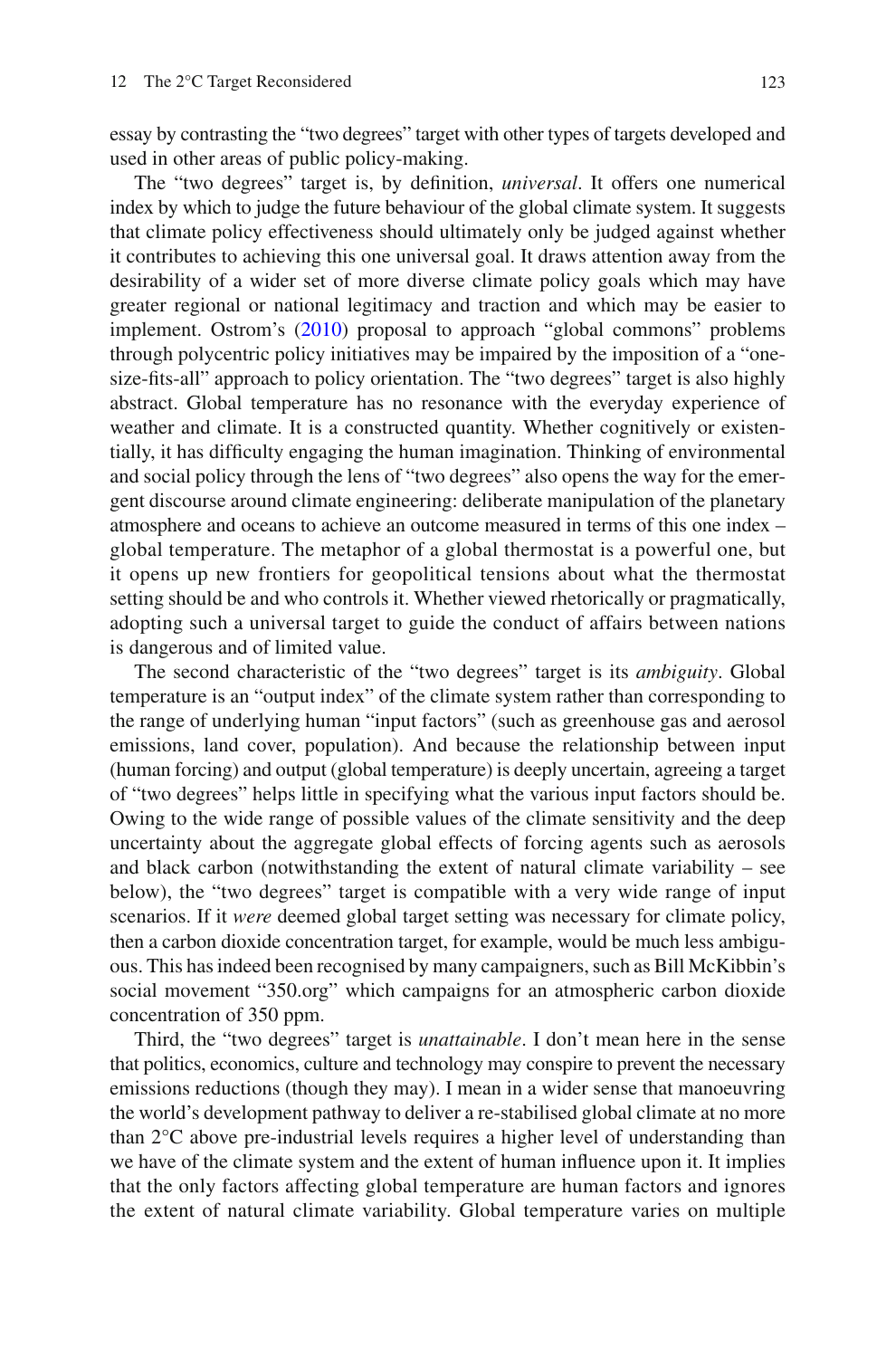time-scales for complex reasons and current understanding suggests that on multi-decadal timescales natural forcing of the climate system could account for up to 0.5°C warming or cooling. This is 25% of the target temperature rise and adds further ambiguity about its achievability (see above). Believing that a "two degree" world can be engineered suggests a level of managerial control of the planetary system that humans are never likely to attain.

 Finally, I consider the "two degrees" target in terms of its *legitimacy* . Who has established this goal of international climate policy and who has the right to establish it? What is interesting here is that neither scientists nor politicians are willing to fully accept responsibility for its adoption. The scientific community  $-$  as given voice through the IPCC – assiduously makes clear that identifying a target for climate policy is a value-laden judgement and therefore falls beyond the remit of scientific enquiry. Yet the political community – whether advocacy campaigns or national and international politicians – continue to defer to "what the science demands". The Copenhagen Accord, for example, recognised "the scientific [sic] view that the increase in global temperature should be below 2 degrees Celsius" (UNFCCC  $2009:1$ .

 I believe these four characteristics of the "two degrees" target – its universality, its ambiguity, its unachievability and its illegitimacy – challenge its validity and necessity for climate policy-making. Counter-arguments in *favour* of this target include that: (a) it "is demanded by the science" and (b) it usefully focuses the political mind. But as we have seen above, "two degrees" is not *demanded* by science any more than science *demands* a target of zero degrees or of four degrees. There is not a global temperature target waiting to be *discovered* by scientific enquiry. And it is debatable whether the "two degrees" target in fact *inhibits* policy-making at an international level, rather than promotes it. As discussed above, global temperature is an abstract index of planetary behaviour which hides deep ambiguity in the relationship between input control factors and output performance. The "two degree" target – being abstract, distant in time and ambiguous – is as likely to allow politicians to evade its demands as to encourage them to embrace them.

 It can also be argued that the "two degrees" target is socially regressive, or at best diversionary. It runs the danger of confusing ends with means. It is not a global climate system delivering some abstract global temperature – whether zero, two or four degrees above the nineteenth century level – that is a public good. The ultimate goals of progressive environmental and social welfare policy revolve around individual and collective human well-being (unless one adopts a strong non-anthropocentric ethic). Thus the end goal of such policy must surely include reducing global poverty, improving literacy and educational opportunity, empowering citizens, etc. Elevating "two degrees" to the ultimate goal of climate policy development may endanger this human welfare agenda.

 The "two degrees" target sits easily within a managerialist audit culture which has come to dominate (at least) European societies in recent years, with numerical public sector league tables and performance targets. The danger of such highly quantified audit cultures is that one may hit the narrowly defined numerical target, but miss the desired underlying welfare goals of the policy intervention. With climate change the example of this would be a policy intervention that secured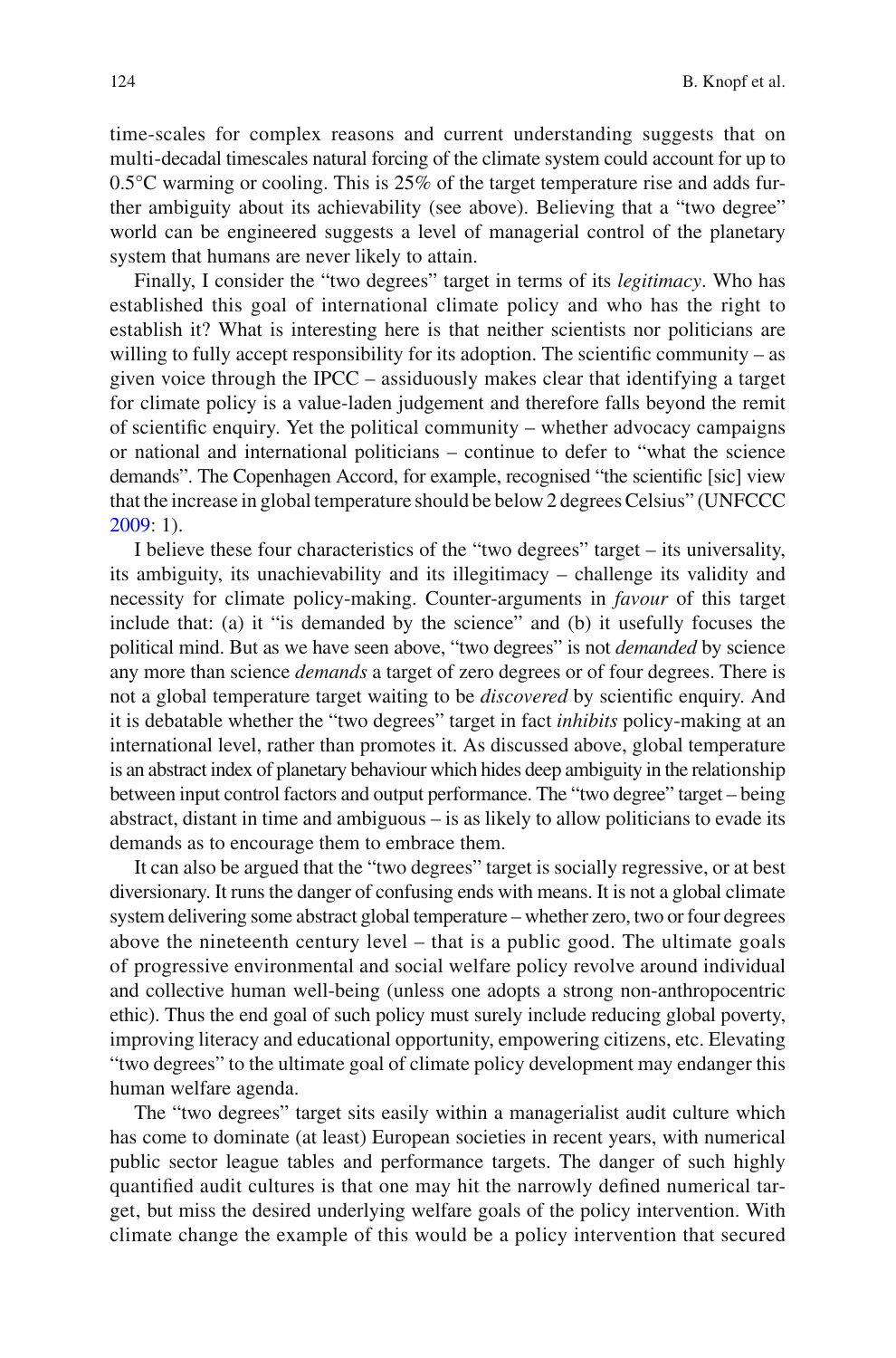<span id="page-4-0"></span>the "two degrees" target through intrusive large-scale biogeophysical engineering of the atmosphere or oceans, but which did nothing to, say, alleviate poverty, achieve universal energy access or improve female literacy.

 In conclusion I wish to contrast the case of climate change and "two degrees" with other areas of public policy where different types and levels of target-setting are introduced. Take the example of public health. National health ministries do not pontificate or plan around a national goal to increase average life expectancy by 'x' years within 'y' decades. If they did set such targets they would be seen as purely aspirational, with little tangible value for health policy-making. The relationships between the range of input (health risk) factors and output performance (average life expectancy across a population) are too complex and unknown. Instead, national health policy targets are much more narrowly prescribed – for example, different treatment rates for different forms of cancer, screening and vaccination programmes, dietary guidelines etc. Such a fragmented approach to public health policy facilitates more pragmatic, targeted, accountable – and hence achievable – management interventions. A *by-product* of their implementation will be to increase life expectancy.

 An example closer to the climate change case would be the Millennium Development Goals (MDGs). A key difference here is that specification of the MDGs is explicitly political  $-$  it is not claimed that they derive from a scientific analysis which warrants one set of targets over any other ones. The MDGs are focused on very specific welfare goals, unlike the "two degrees" target which is several (ambiguous) steps removed from delivering tangible welfare gains on the ground.

A final example would be to ask why the world has been willing to embrace a universal global temperature target, but has kept well away from the adoption of a global population target. A global population target would be heavily contested for all of the reasons I have suggested above that afflict the "two degree" target: universality, ambiguity, unachievability and illegitimacy. And yet these reasons have not prevented "two degrees" emerging as the goal around which climate policy rhetorically congregates. I suspect one of the reasons for this has to do with the different ways in which scientific knowledge claims – deriving from Earth system modelling in the case of climate change – have interacted with political and ethical argumentation. Science has been used to trump political, ethical and religious argumentation in the case of climate change, but not in the case of population policy – where a global population target is recognised as being undesirable and infeasible.

# **12.2 Chronicle of a Disaster Foretold. How Climate Change Is Communicated – And Why Global Warming Must Not Exceed Two Degrees (by Claus Leggewie and Dirk Messner)**

 "Chronicle of a Death Foretold" ( *Crónica de una muerte anunciada* ) is the title of a novella published by the Colombian writer Gabriel García Márquez in 1981, which recounts, through the eyes of a man returning to a village, what happened there one night and the following morning 27 years earlier: the Vicario brothers are going to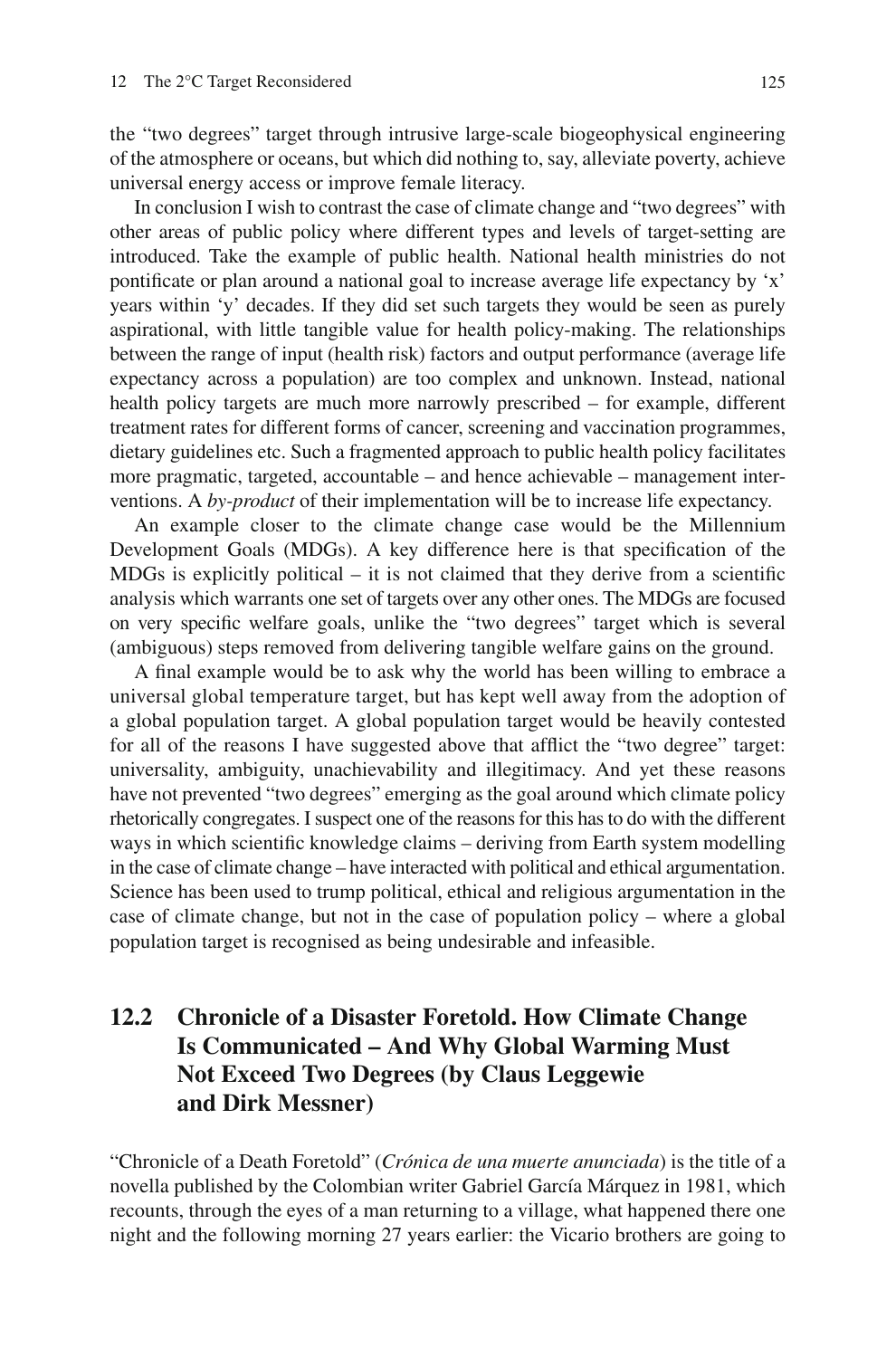murder the young Santiago Nasar in revenge for his dishonouring of their sister Ángela; on the eve of her wedding she has been rejected by her fiancé, Bayardo San Román, because she is no longer a virgin and Nasar is deemed to be the guilty party. The tale derives its tension from the fact that (almost) everyone is aware of the impending act of violence, but no one wants to prevent it, although even the murderers hope that someone will stop them.

 Unlike this clever plot of the predicted murder, disasters are remarkable for the way they occur suddenly, with great force and out of the blue (Clausen  $2010$ ). Scientists define disasters by the intensity and scale of an event (i.e. damage, levels of morbidity and mortality rates) and by the duration and time of an event (long/ short, past/expected) and its scale (Oppenheimer [2008](#page-15-0)). If the time of their occurrence and their strength could have been predicted, something might have been done to prevent them. More difficult are the "known unknowns" – danger is sensed, but it is hard to specify it, and preventive measures are taken in the dark. It is possible, *post festum*, to reconstruct path dependencies that caused and triggered the unpleasant event.

 Yet it is our duty to anticipate things, such as climate change, that can go terribly wrong. Where disasters have occurred, certain signs have not been recognised and communicated early enough. Or perhaps they have? In view of the complexity of the world in which we live, there is no question of "risk societies" anticipating all the indicators of dangers comprehensively and early enough for them to be averted. A society that seriously tried to do so would be a totalitarian institution or prison. This is not to say disasters such as Hurricane Katrina,  $9/11$ , the current global financial crisis etc. – which could have been predictable and avoidable if the signs had been interpreted correctly – should not give cause for alarm at the thoughtless way in which signs and explicit warnings were ignored. In this respect, there is no need for the "climate disaster," first referred to in the 1980s, to occur; in 2007 the term was on everyone's lips. Climate *disaster* denotes a worst-case scenario, the occurrence of uncontrollable feedbacks and tipping points that may upset the delicate balance of the climate system and have incalculable consequences for the global economy and order (WBGU [2009](#page-16-0); Archer and Rahmstorf [2010](#page-16-0); World Bank 2010; UNDP 2007).

 Although climate change is a global problem *par excellence* , anyone wanting to act successfully (whether at local or global level) must take into account patterns of perception that differ significantly from one culture to another: one climate in many climate worlds. The sea level will rise to a greater or lesser degree along all coastlines, but the mechanisms of perceiving and adjusting to this finding will differ culturally according to how water, flooding and inundations are interpreted locally and how they have been managed in the past. Climate change is thus a "disaster" or "crisis" *sui generis* which resembles or is made commensurable with "known" crises and disasters and which we therefore assess and interpret from our memories of past crises and disasters.

 Natural events and social disasters, by challenging established social patterns of interpretation, disrupt cultural order and intensify moral discourses. Dealing with the potential mega-crisis (or meta-crisis) of climate change corresponds to the familiar reactions of complex societies to similarly rapid and radical social change.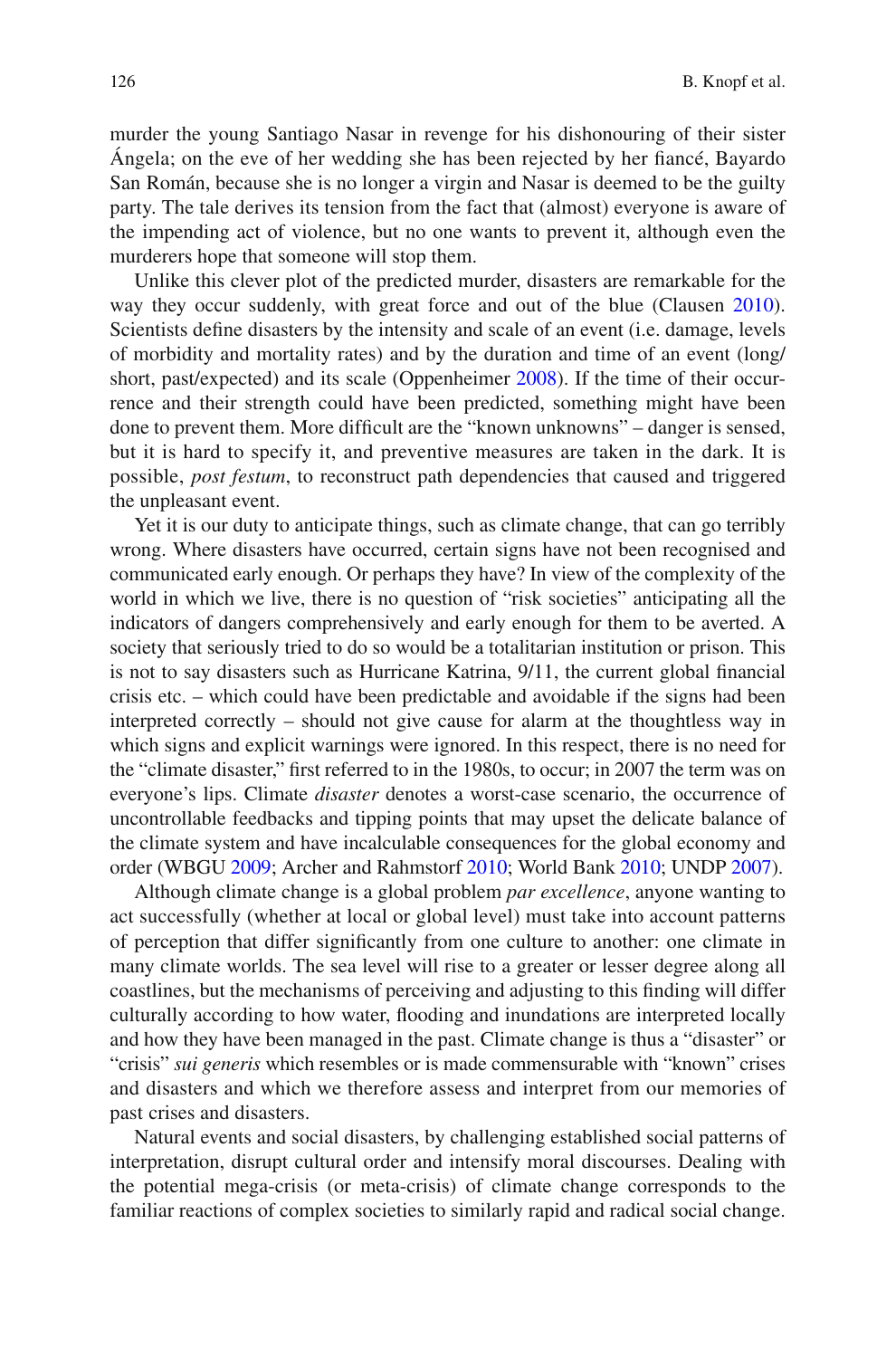The patterns of interpretation vary between alarmist hyperbole and mollifying denial, between collectivisation and segmentation, between the assignment of guilt and the delegation of action to third parties and the assumption of individual responsibility, and between preventive activism and wait-and-see confidence in humankind's great capacity to adjust.

 However, the possibility of disastrous climate change, backed by planetary boundaries such as the "tipping points" at various places in the global system, is firstly likely to unsettle the constructivist view of the world, which attributes logical values of scientific knowledge not least to the social conventions and communications of the scientific community (and not to the external or objective in nature). Secondly, the reality of global warming dynamics challenges also prevalent theories of international politics (game theory), which call on the actors involved to look for a middle ground to strike a balance between interests and power structures. This would possibly result in a 3–4°C compromise – which might culminate in irreversible Earth system changes and "tipping points".

 Bruno Latour in particular has demanded a sort of "respect" for "natural things" and objects in the construction of scientific facts and emphasises the autonomy of "nature" and "dynamics in ecosystems". His perspective remains constructivist, in that he takes account of social conventions and communications as constitutive conditions of scientific practice (in the laboratory, for example) – *les faits sont faits*. He does not, however, reduce "actions" exclusively to human beings, but ascribes also to non-intentional "actors" (nature, dynamics of ecosystems) their own *modus operandi* in world-making. The "knowing one" is removed from the stage as sole entertainer: "Let us return to the world which is still unknown and despised" (Latour [1988 :](#page-15-0) 173). Accordingly, this sociologist then calls for a "parliament of things," which grants non-human entities legitimate membership of the collective (Latour 2001). "We are now entering into an *interplay* with nature" (loc. cit.: 85).

 A residue of uncertainty undoubtedly remains as to whether climate change "really" exists and is "really" becoming dangerous; climate researchers even cherish the desperate hope that they may be wrong. Science cannot prove anything conclusively, let alone predict a trend with any accuracy. Just as there is a broad scientific and medical consensus that smoking (including passive smoking) is harmful, so anthropogenic climate change is highly plausible today. In addition, just as smoking bans in restaurants and persuasive campaigns calling for nicotine consumption to be reduced or stopped are urgently needed, so regulatory measures, economic incentives and voluntary restrictions of carbon dioxide  $(CO_2)$  emissions at global level are imperative. On this there is today a general political consensus.

 For politics and the public it is also important not only to insist on "best solutions" but also to be realistic and present second and third best ways to avoid greenhouse gases. This is precisely how the IPCC can stimulate the political debate on alternatives for energy and technology policy.

Scientific policy advice can preclude the possibility of overpoliticisation by addressing the political and societal debate, rather than science. Advice on policy must also always address and try to convince civil society, since the desired political change to a climate-compatible society will otherwise fail to occur.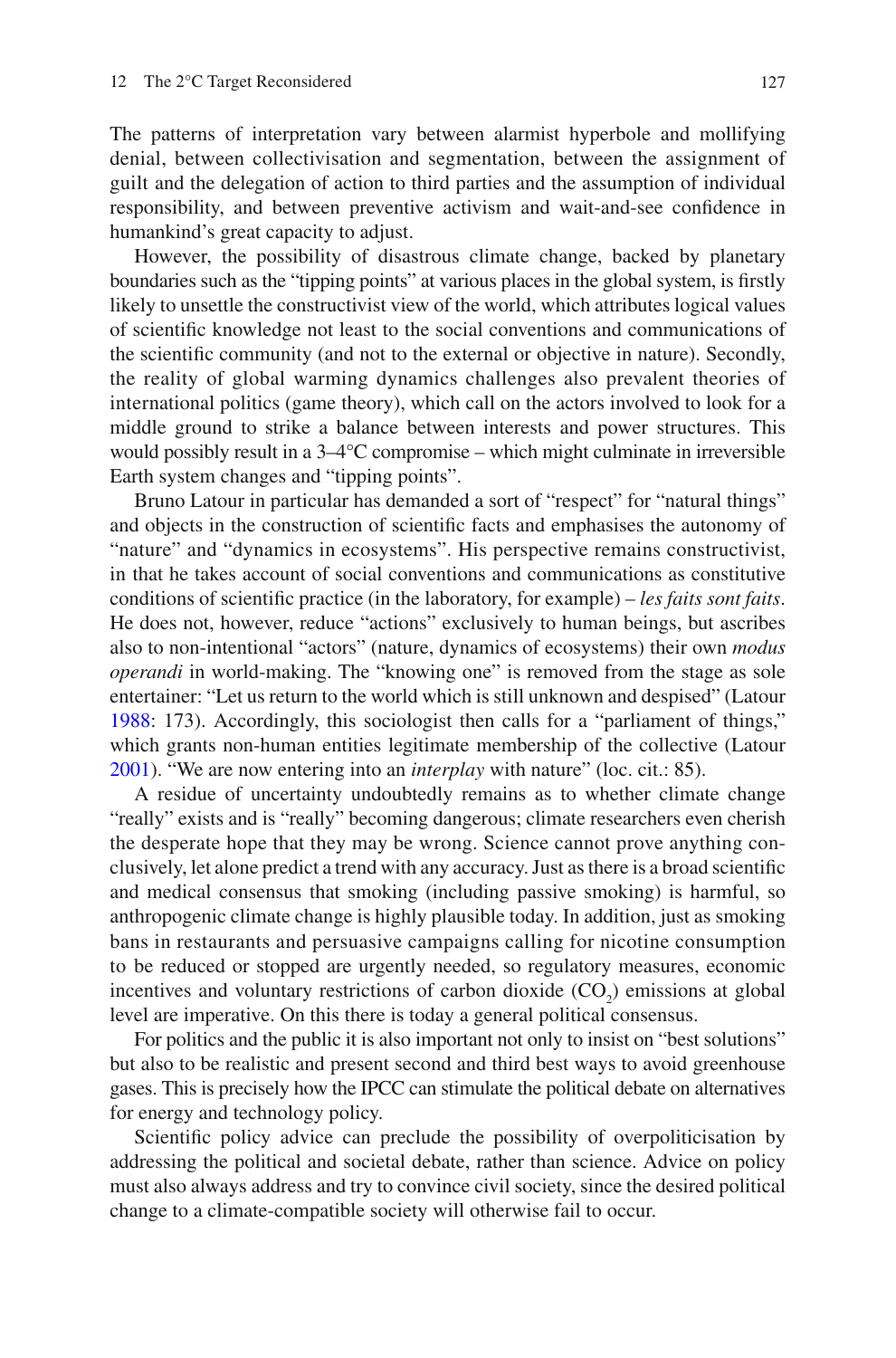That there is no easy way to move from knowing to doing is ultimately unimportant. It is not only the pressure exerted by the lobbies and deniers that is to blame for this: behind it is the phenomenon of "protective ignorance," to which too little attention is paid and which only ever accepts scientific data and conclusions that are consistent with its own image of the world. Against the background of such cultural prejudices, the Yale jurist Dan Kahan  $(2010)$  has advised the IPCC to improve the presentation of information, and to do so in such a way that it is more likely to find the consent of normatively divergent positions and to avoid cultural wars over the climate. Climate protection and climate change adjustment programmes, in which civil societies are not involved and local knowledge is not respected, are doomed to failure.

 Such openness may, of course, easily overextend the customers, the notoriously uninformed public. Participatory elements should therefore be included to make it easier to disseminate and acquire knowledge on what is happening in nature and the environment: we value and protect only what we are familiar with, and knowledge is nothing without the informed. Hans Jonas's ecological imperative ("Act in such a way that the effects of your actions are compatible with the permanence of real human life on Earth") must be seen in a knowledge-sharing civil society as the sum and combination of small, personal acts, which can then be supported and strengthened by wise legislation, targeted market incentives, company initiatives and far-sighted investment.

 From the *exploration* of climate change the path led via public *deliberation* to the debate on what action is needed to avoid dangerous global warming. Joint work of natural and social scientists translated into options for *crisis and risk management* in a global warming context (Messner and Rahmstorf [2010](#page-15-0)). An important guideline here is the "two-degree safety barrier," known in political jargon as the "two-degree target". It is an indication, as simple as it is compelling, of the physical limits to the volume of greenhouse gases that can be dumped in the atmosphere and sets out the breathtaking message that the world's population must immediately begin to make significantly less use of fossil energy sources or leave them in the ground. In this framework worldwide carbon emissions must be limited to no more than about 750 gigatons of  $CO_2$  by 2050. At the current rate, this global budget will be exhausted in 20 years. Delaying the reversal of the trend until 2020 would necessitate annual global reductions far beyond what was agreed by the industrial nations in the Kyoto Protocol for the whole of the first 5-year commitment period. Any further loss of time would mean exploding costs and make the two-degree barrier ultimately obsolete (WBGU 2009), since consequential damage to the climate would increase disproportionately as the temperature rose, and behind the safety barrier lurk incalculable dangers.

 The term "safety barrier" in this context can be used both metaphorically and literally: safety barriers on roads are protective devices made from metal or concrete which protect passers-by and buildings against vehicles that leave the road and the drivers and passengers against injury as they do so. "Two degrees" thus forms something like a meta limit value for greenhouse gases, indicating that any increase in the average global temperature should be limited to two degrees above the pre-industrial level in 1880. Two degrees (rather than 1.5 or 2.3) is a guide value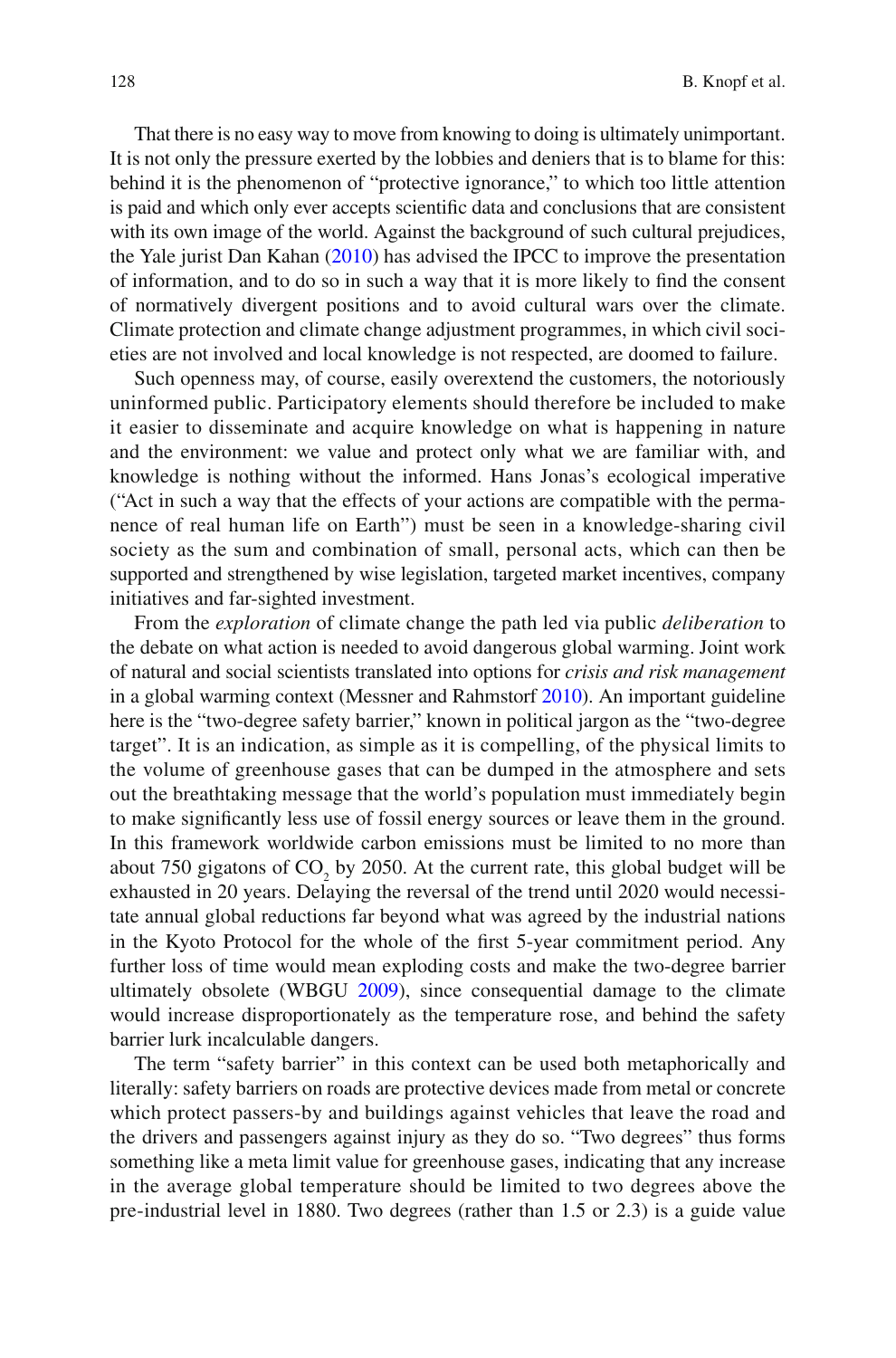(and more than an informed guess) based on the simple physics of climate (according to the concept of climate sensitivity) and setting an upper limit on humankind's  $CO<sub>2</sub>$ budget. At the end of the day our societies, governments and the international community need to decide which kind of global risks (such as impacts of global warming on agriculture, water supply, extreme weather events; tipping points in the Earths' system) and which kind of risks which impact next generations are acceptable for human mankind. This can be seen from a normative perspective (justice, fairness in and between societies and between generations), from a political perspective (which kind of impacts and risks are societies able to manage?), from an economic perspective (will our economies be able to adapt to global warming?), and from a security policy point of view (will global warming result in international security crisis?). Against this background, many social scientists have been coming step by step to the conclusion (analysing the "facts and figures" produced by climate scientists and investigating the impacts of different stages of global warming on societies) that the  $2^{\circ}$ C threshold is reasonable. Most social scientist working on climate change agree that a global warming in a range between 3°C and 4°C would overburden many societies, economies and the international system and might translate into unmanageable risks (World Bank [2010](#page-16-0); UNDP [2007](#page-16-0); WBGU [2009](#page-16-0)).

In 1979 the economist W. D. Nordhaus was the first to describe two degrees of warming as a dangerous limit, based on the assumption that two degrees centigrade is the limit of the warming which has occurred naturally over the last 10,000 years (cited in Oppenheimer and Petsonk 2005, p. 197). Meanwhile, a wide range of scientific, political and social actors have converged around the idea that global warming should be limited to two degrees above the pre-industrial temperature. The United Nations Framework Convention on Climate Change (UNFCCC) required signatories to take steps to avoid dangerous climate change (UNFCCC [1992 ,](#page-16-0) Article 2). The UNFCCC did not quantify the extent of climate change that should be considered dangerous, leaving it to the signatories to reach agreement on that definition. Of great importance were the WBGU reports of 1995, 1997 and 2003 commissioned by the German government; they were fed into the drafting of the Kyoto Protocol (WBGU [1995, 1997 \)](#page-16-0) and the current EU policy (WBGU [2003 \)](#page-16-0) . In the 1995 WBGU report the global average temperature today is calculated to be around 15.3°C, leaving only 0.8 degrees of warming before the climate reaches a dangerous temperature. However, the report adds 0.5 degrees of warming to the assumed tolerance range to reflect humankind's "improved adaptive capacity" (WBGU [1995](#page-16-0):13). In its latest assessment in 2007 the IPCC forecast that a rise of more than two degrees would lead to potentially significant losses of food production in certain sub-regions (in Africa, for example), an increasingly high risk of extinction for 20–30% of species, more severe droughts and floods and an unstoppable "widespread to near-total" loss of the Greenland ice sheet over a very long period. However, it predicted that at four degrees global food production was "very likely" to decrease and that there would be "major extinctions around the globe" and the near-total loss of Greenland's ice, precipitating a 2–7-m rise in the sea level in the long term. As temperatures rose, the severity of floods, erosion, water pollution, heat waves, droughts and such health problems as malnutrition and diarrhoea would also increase, according to the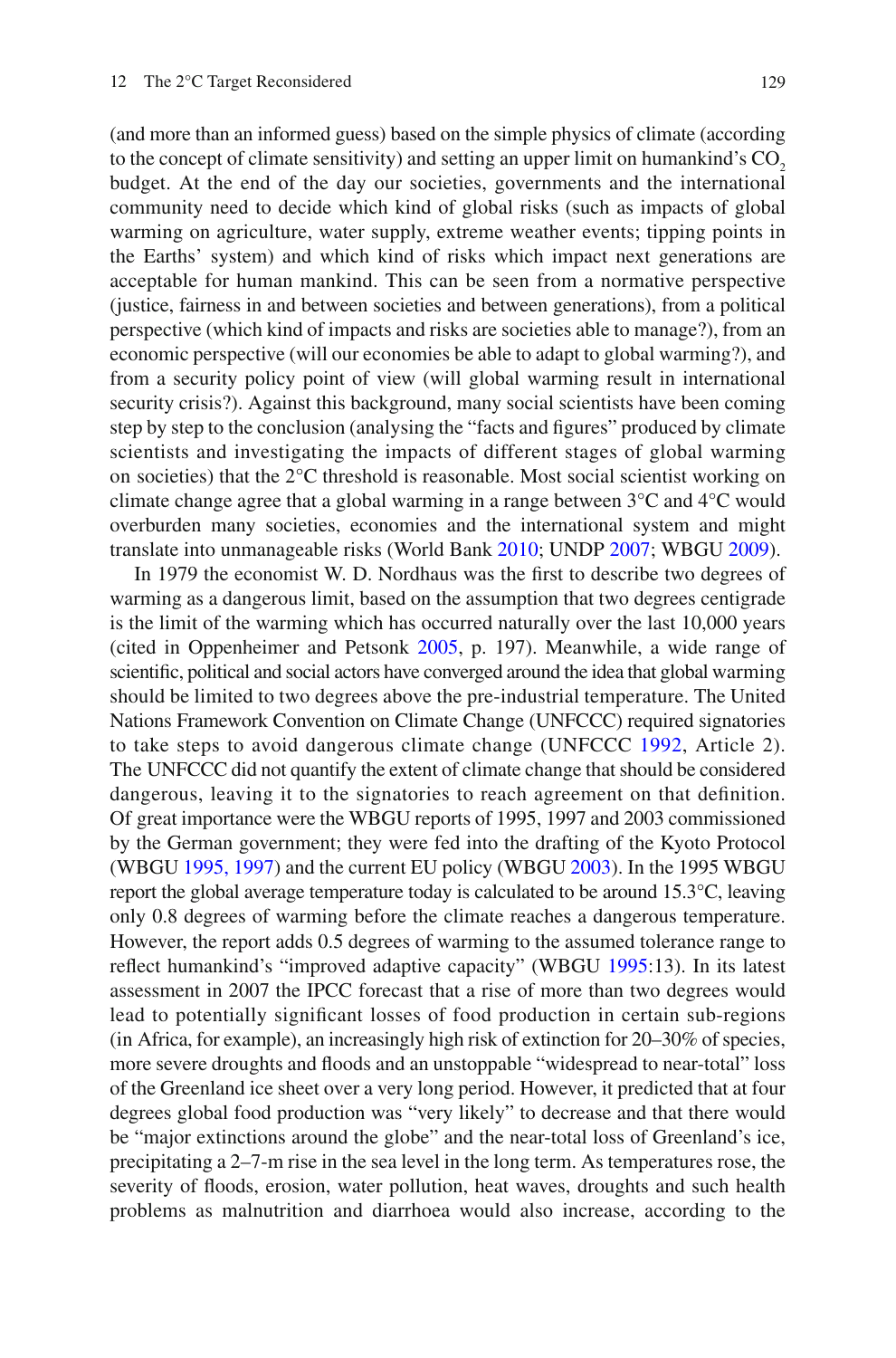IPCC. "Two degrees" was endorsed by the G8 in July 2009 as an aspiration which should guide international climate negotiations, and the Copenhagen and Cancún summits also endorsed the principle.

 The "two degrees" target is deployed routinely by campaigners, artists and scientists as a threshold around which narratives of urgency, concern or collapse are constructed. By functioning in this way "two degrees" acquires many of the properties of a "boundary object" (Star and Griesemer  $1989$ ). That is, it has become a socially constructed entity which is powerful and has endurance both because it is has credibility in many different worlds and because it works to stabilise discourse across the boundaries of these worlds.

 It was clear that the principle would come up against major challenges and opposition. The most significant challenge to the consensus came from US President George W. Bush, who said "…no one can say with any certainty what constitutes a dangerous level of warming, and therefore what level must be avoided" (US President George W. Bush, 11 June 2001, cited in Singer and Avery [2007](#page-15-0): 223). Some opponents have established a No Targets project [\(www.notargets.org.uk\)](http://www.notargets.org.uk). Even if they share the concern that the change observed in the climate is largely anthropogenic, unprecedented and in need of a radical response, they find it problematical for a number of reasons to imagine the existence of a single global dangerous limit: the "notion of a single global dangerous limit is a myth which gives primacy to instrumentalist responses whilst denying the need for a change in the value systems which characterise modernity" (Shaw 2010). And they ask important questions:

 "We are collecting stories from individuals and organisations engaged in behaviour change programmes to find out what role the dangerous limit idea plays in their work. Does the idea of the need to avoid two degrees of warming help in these projects or is it an irrelevance? If it is not helping at either the micro or macro level, then there is a strong argument that the dangerous limits discourse should be abandoned. We argue that challenging the legitimacy of the "two degree" dangerous limit concept will give space for a democratic discussion about what sort of world we want to live in" (Shaw  $2010$ ).

Target-based approaches are common in many fields of policy-making, such as education, health care, social care, economic performance, development cooperation and many other areas of public life. There are reasons for questioning the language of targets, but not the logic of imposing limits. We must certainly acknowledge the relative status of targets: the Association of Small Island States along with other developing nations have argued for 1.5 degrees of warming to be the upper limit. And we must discuss and deliberate further on what will happen *if* it is not possible to stay below two degrees of warming. The instrumental value of limits and targets however, is beyond doubt. In such large areas as safety at work and health, consumer and environmental protection, limits are common and are essential policy instruments for setting maximum admissible quantities, concentrations or levels of harmful substances, noise, radioactivity, etc.

Limit values are political and legal quantities based on scientific findings on the harmfulness and dangers of disturbance variables, but always exposed to influences, preferences and relative strengths of a political nature and always admitting of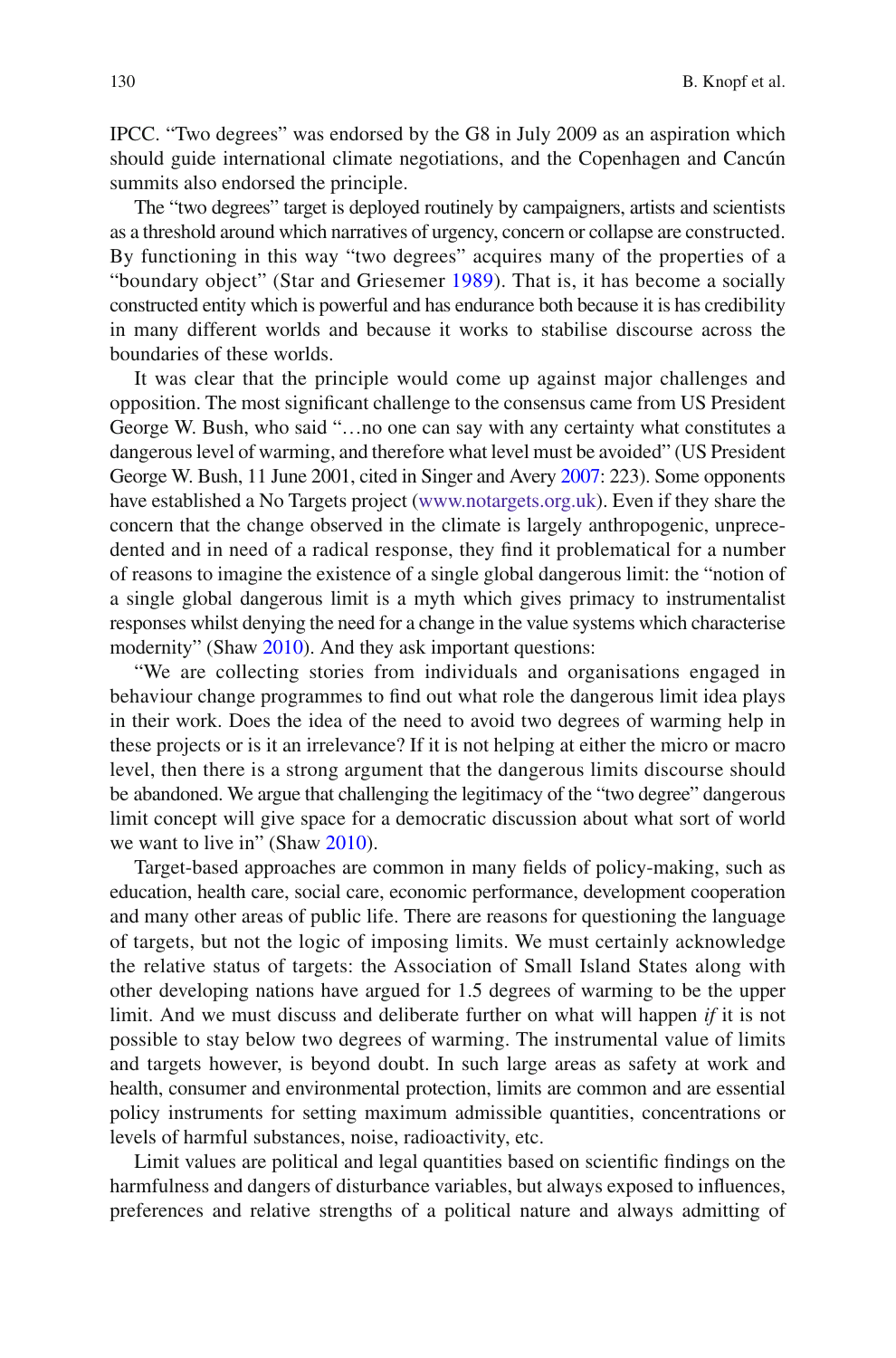<span id="page-10-0"></span>exceptions. The two-degree safety barrier is far more than a limit value that can be explained in technical terms: it is a communicative guide quantity, which is far more difficult to define.

### **12.3 Reconsidering the Arguments of Hulme and Leggewie/Messner**

 In the following we respond to Hulme and Leggewie/Messner, and lay down our own perspective of the 2°C target. We consider the 2°C target as a "focal point" in the debate (Jaeger and Jaeger  $2010$ ), but come to our conclusion from a different perspective from that of Leggewie/Messner. In our view, the 2°C objective has two major merits: first, as a global climate stabilisation goal it provides a useful framework to structure the global climate policy debate – contrary to Hulme. Second, we consider it an appropriate climate policy goal enabling currently available scientific knowledge to be combined with some explicit value judgements. Our argument is structured along three questions: (A) Why set a global mitigation target? (B) How should we determine a global mitigation target? (C) Why 2°C?

#### *12.3.1 Why Set a Global Mitigation Target?*

 Climate change as a global problem involves large-scale risks for humankind. At the same time, climate stabilisation also involves costs and risks, such as geo-engineering options, extensive use of biomass with adverse effects on food markets, or risks related to massive use of carbon capture and storage (CCS) (see Chap. [13](http://dx.doi.org/10.1007/978-94-007-4540-7_13)). Thus, climate policy needs to balance the risks from climate impacts with risks from transforming the world energy system. Global stabilisation targets, such as limits for global mean temperature change, atmospheric greenhouse gas (GHG) concentrations, or cumulative human GHG emissions, provide a narrative framework for explicitly discussing the choices and tradeoffs faced by humankind. They allow questions to be asked, such as what are the climate impacts and risks in a world that is 1.5°C, 2°C or 4°C warmer than that of pre-industrial level? What are the costs, policies, and potential side-effects of attaining these alternative stabilisation targets? Even though the present uncertainties in knowledge of climate impacts and policy responses are substantial, a consistent framing of climate policy choices along the lines of global stabilisation goals has the merit of eliciting rigor in stating these uncertainties explicitly and clearly. In the political debate, different stabilisation targets can focus and coordinate a complex, global discourse by enabling consistent debate about the consequences of different courses of climate policy action on the global as well as regional and local scales.

 The world political system of course, is decentralised and climate policy needs to take this fact into account. In his contribution, Mike Hulme argues that universal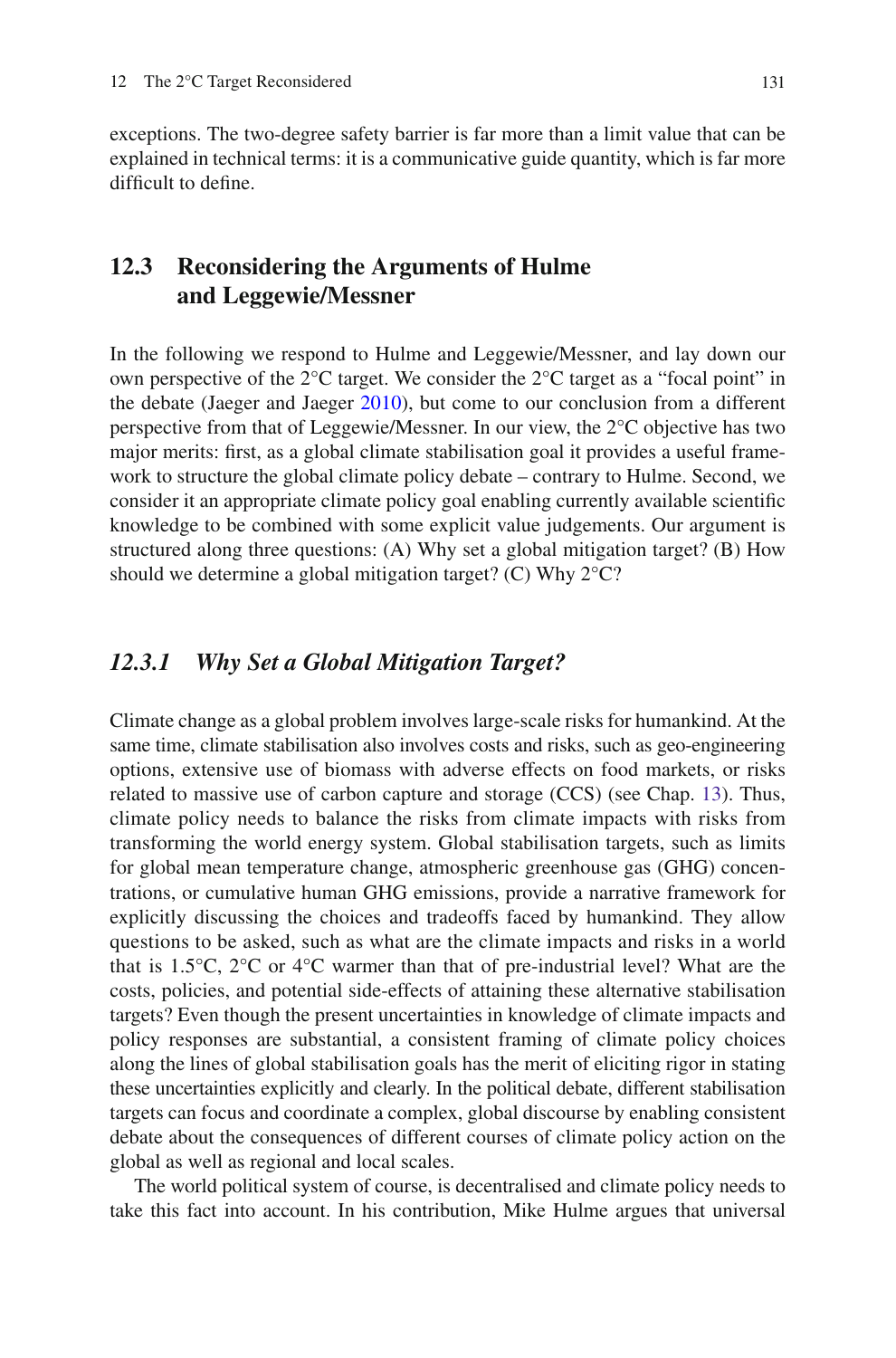stabilisation goals are dangerous, as they, as abstract metaphors, (i) raise contentious issues within the international community about which global stabilisation goal to pursue, and (ii) divert attention from other important societal goals and more specific and regionally crafted climate policies. We fully agree on the importance of developing and adopting multi-level policies that are more specific than the general framework provided by global stabilisation goals, as, for example, outlined in Ostrom  $(2010)$  or Lenton  $(2011)$ . We also agree on the critical need of climate policy to take other societal goals into account (and vice versa), especially those related to the realisation of the demands of justice (see Part II). In fact, it is the very intention of this book to integrate the analysis of climate change and poverty simultaneously to avoid one-sided analysis and policy. However, we do not share the view that climate policy necessarily crowds out other policy objectives. In addition, focusing on regional policy efforts does not eliminate the potential for conflict in a *global* public good problem such as climate change: conflicts over the level of ambition of regional climate policies will arise irrespective of the conceptual framework that is used to frame these. The advantage of global stabilisation goals is, in fact, to make such conflicts and different political viewpoints transparent, so they can be consciously dealt with.

 Without global stabilisation goals, the political debate would need to rest on ad hoc arguments and decisions, absent any perspective on the longer-term impacts of the choices made. This would be a dissatisfying approach to rational policy-making. That is why we agree with the notion that the "the instrumental value of limits and targets is beyond doubt", as put by Leggewie and Messner, even if substantial uncertainties of these global targets remain (see below, Sect. [12.3.3](#page-12-0) ).

#### *12.3.2 How Should We Determine a Global Mitigation Target?*

There are three identified approaches employed to derive global stabilisation targets: (i) reducing physical impacts of climate change, (ii) cost-benefit analysis of GHG mitigation policy, and (iii) mitigation policy as insurance against catastrophic climate change and the human consequences it would entail, such as activating tipping points in the earth system (Lenton et al. [2008](#page-15-0)). We briefly discuss each of these approaches below.

 While it is, in our view, convincing to evoke physical climate changes, and in particular the risk of planetary catastrophes to justify climate policy, an approach exclusively focussing on physical impacts of climate change faces severe problems: first, it fails to take into account adverse impacts of aggressive mitigation policies. For example, food prices may rise resulting in hunger crises and conflicts, due to extensive biomass use in energy systems (see Chap. [14](http://dx.doi.org/10.1007/978-94-007-4540-7_14)). In our view exploring the full scope of the consequences of alternative future climate policy pathways is crucial when considering global policy alternatives, as from an ethical perspective, the risk of severe side-effects of climate policy measures (e.g. large-scale use of biomass in energy systems) can prompt a revision of policy ends (i.e. stabilisation goals). Second, merely referring to climate impacts does not fully and explicitly embrace the inherent ethical judgements involved in trading off different types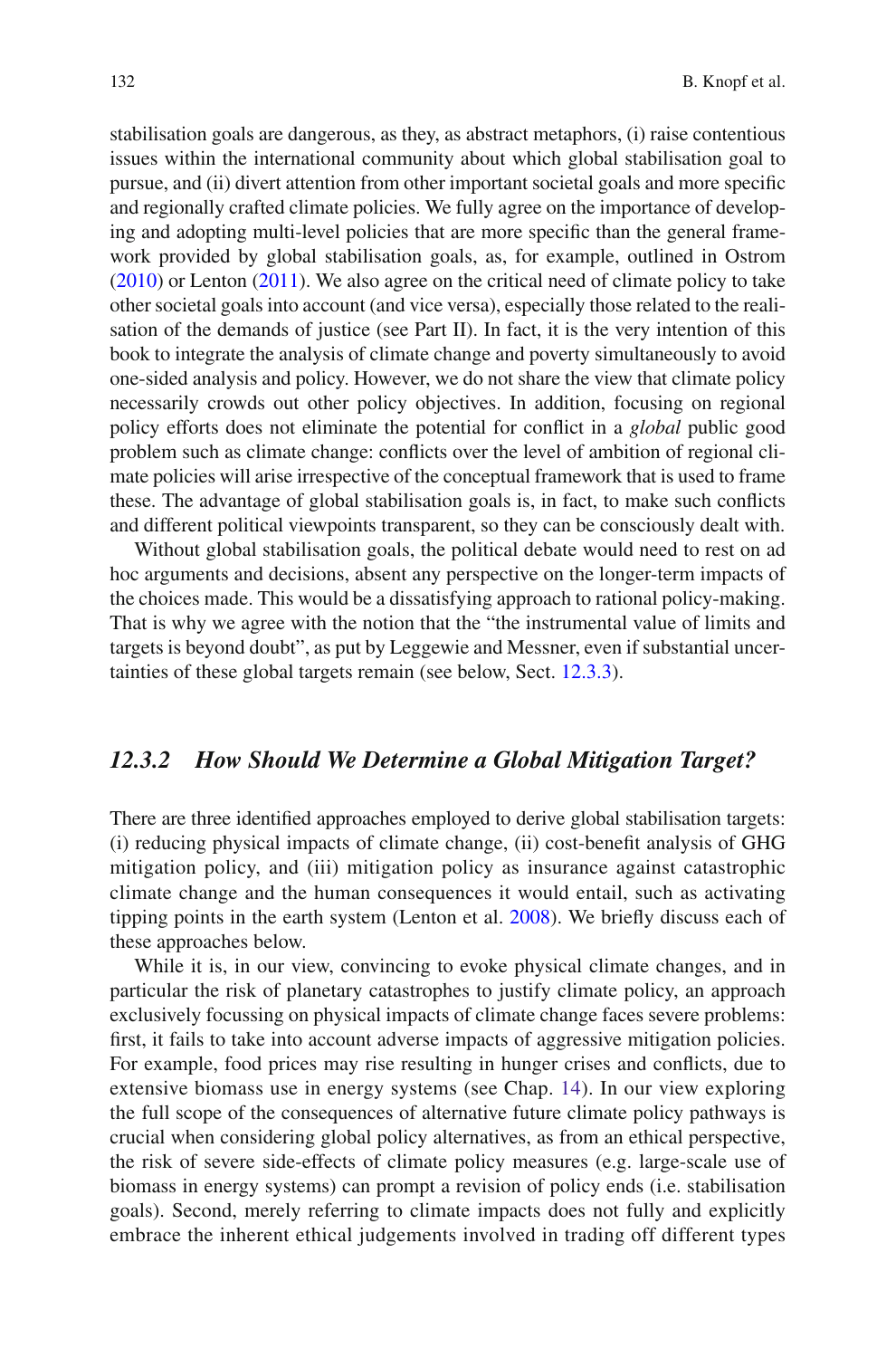<span id="page-12-0"></span>of risks against each another. Yet, these ethical issues often seem to be crucial in the disagreement about global mitigation targets. Nature alone cannot determine a global mitigation target or any other sustainability target (e.g. which risks are acceptable, etc.). Rather, society decides in which kind of world it wants to live – though not independently from natural scientific findings. Both Hulme and Leggewie/ Messner clearly state this above. The role of scientists can only be to inform society of the full consequences and risks of pursuing specific paths for action. They should also make related normative judgements and core uncertainties transparent and provide different policy alternatives as an "honest broker" (Pielke 2007; Edenhofer and Kowarsch  $2012$ ). In the end, decisions need to be reached using fair procedures, taking into account the expected consequences of policy options and related ethical judgements, which should be assessed in public debate (see Part II). We see clear agreement between Hulme, Leggewie/Messner, and our argument on the need for a public debate into the different alternative paths and related ethical value judgements. This might also provide a solution for Hulme's legitimacy problem. The debate over the Stern Review's assumptions on intergenerational equity is one example of how ethical judgements in policy proposals can be discussed explicitly, but it also demonstrates the challenges associated with this (Nordhaus [2007](#page-15-0); Dasgupta 2007; Heal [2009](#page-15-0); Howes et al. [2011](#page-15-0)).

Importantly, cost-benefit analyses have helped to clarify the basic structure of the climate policy problem and have gone some way towards incorporating these demands of an "honest broker" (e.g. Nordhaus and Boyer [1999](#page-15-0); Stern 2007, 2008; Nordhaus 2008). One major problem facing numeric cost-benefit analyses of climate policy is that they require quantification of all costs and benefits, including impacts on ecosystems, health, migration, and human lives which necessarily involve substantial ethical choices (see Baer and Spash [2008](#page-14-0) for a critique).

In a recent series of papers, Martin Weitzman (2009, 2010) has demonstrated that if there is a small chance of large-scale climate change (high temperature increase and/or high damages), cost-benefit analysis indicates that the value of mitigation becomes infinite. Thus, Weitzman proposes, GHG mitigation should more usefully be regarded as an insurance policy against catastrophic climate change. In our view, and presumably also in the eyes of Leggewie/Messner, framing climate policy as insurance and risk management is a good starting point for the discussion of global stabilisation goals. Complementing it by both quantitative and qualitative disaggregated cost-benefit analyses that focus on more specific risks and consequences of policy alternatives as explained above, will provide a useful set of conceptual tools for discussing the basic decision problems and related ethical issues imposed by climate change.

#### *12.3.3 Why 2°C?*

The first question arising in a discussion of a specific climate stabilisation goal is the choice of the metric. This is also one focus of Hulme's second and third point of criticism concerning ambiguity and doubtful achievability of a temperature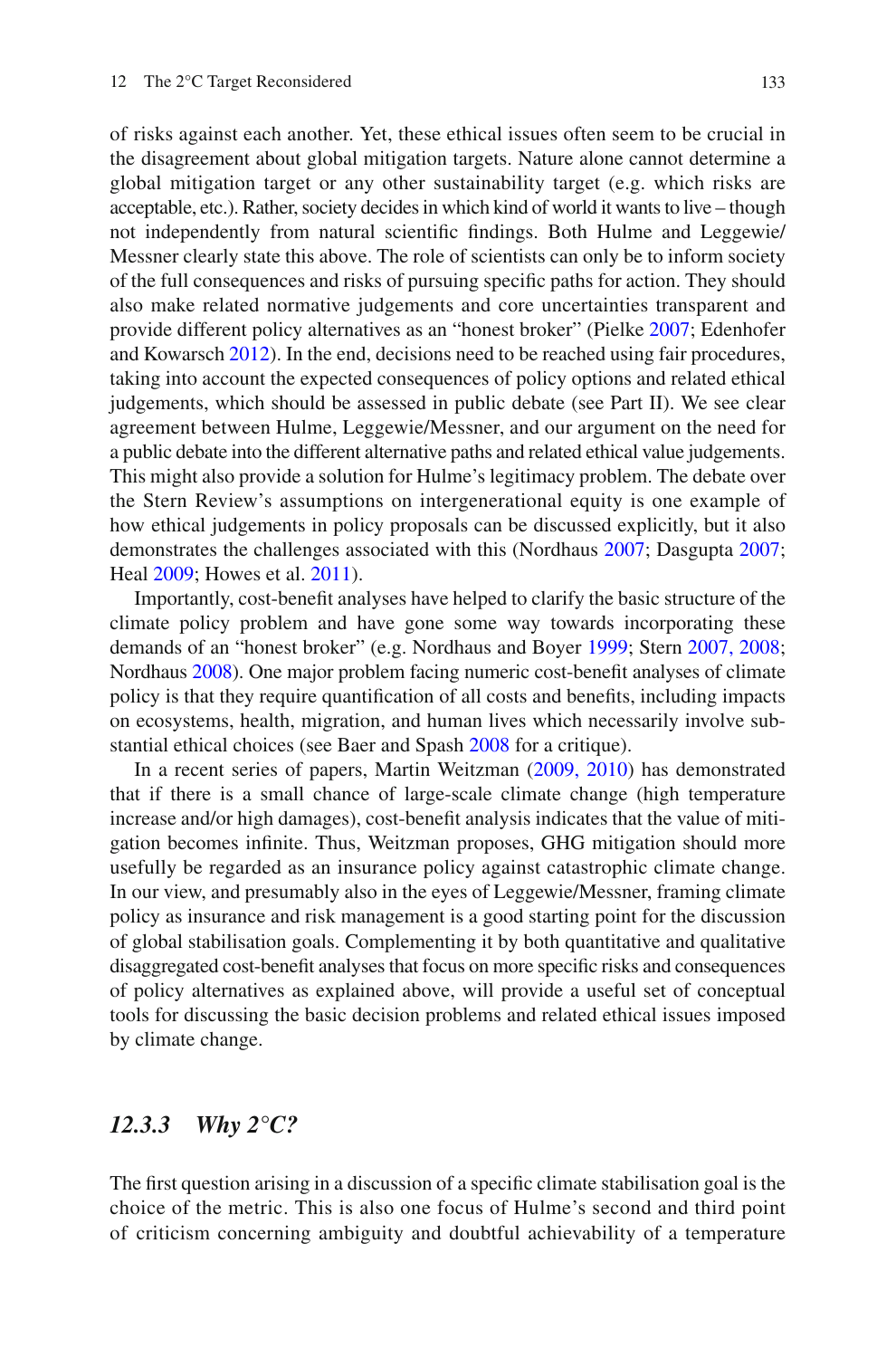stabilisation goal. Four metrics are commonly considered: (i) atmospheric  $CO_2$  or GHG concentration measured in parts per million (ppm), (ii) radiative forcing measured in watts per square metre  $(W/m<sup>2</sup>)$  which includes aerosols in addition to GHGs, (iii) global mean temperature change above the pre-industrial levels measured in  $\mathrm{^{\circ}C}$ , and (iv) cumulated anthropogenic  $\mathrm{CO}_{2}$  emission budgets measured in  $GtCO<sub>2</sub>$ . In brief, we generally consider all of them to be useful metrics with regard to their principal function identified above, i.e. structuring the debate of alternative climate policy choices. As noted by Hulme, temperature targets suffer from significant uncertainties in prediction due to natural variability, which may be a reason to opt for concentration targets or emission budgets. These are more closely related to human activity which is ultimately what is regulated by policies. Lenton (2011) suggests the metric of radiative forcing "to limit the rate and gradients of climate change" which requires aerosol emissions to be taken into account. In our view, though, the uncertain relationship between every step in the chain linking anthropogenic emissions (the prediction of which itself being subject to major uncertainties), atmospheric GHG stocks, radiative forcing, global mean temperature change, regional temperature change, and specific climate impacts, impose an irreducible challenge for any of these metrics. For example, when proposing a carbon budget as a policy target, the probabilistic consequences for global mean temperature change and regional impacts will be of interest to assess the climate consequences of such a budget; vice versa, when considering temperature stabilisation levels the probabilistic range of commensurate carbon budgets will need to be considered to guide policy.

 Due to the uncertainties involved in climate change, we are aware how a sense of preciseness from using figures should be avoided when discussing global stabilisation goals as they may be misleading. Talking about a 2°C target to be achieved with very high probability does not mean that it should be distinguished from a 2.1° or 1.9° target. It is however, for example, certainly different to a 1°C or 3°C global temperature change. Each of the corresponding trajectories characterises qualitatively different risk portfolios related to climate impacts, adaptation and mitigation efforts, given current best available knowledge.

 From a risk management or insurance perspective, based on the ethical grounds in Part II, in our view current knowledge suggests that the 2°C target – associated with budgets and atmospheric concentration levels that deliver a significant probability of actually achieving such a target (Meinshausen et al. [2009 \)](#page-15-0) – is a sensible climate policy goal. As Leggewie/Messner argue, according to our present (necessarily incomplete) knowledge it significantly reduces the risk of high and potentially catastrophic global mean temperature changes (e.g. more than 6°C; see Stern 2008, Table 1; and Weitzman 2010, Table 2) and of triggering critical earth system tipping points (Lenton et al. [2008](#page-15-0)). On the other hand it suggests only "moderate" costs if cost effective policy responses can be brought to bear (see Chap. [13;](http://dx.doi.org/10.1007/978-94-007-4540-7_13) Edenhofer et al. [2010](#page-14-0); Knopf et al. 2011). Cost-benefit analyses of mitigation efforts of a more ambitious  $1.5^{\circ}$ C target, suggest steeply rising mitigation costs, while the gains in terms of reduced catastrophic risk are hard to specify. Moving to a 3°C target instead appears to increase probabilities of catastrophic climate change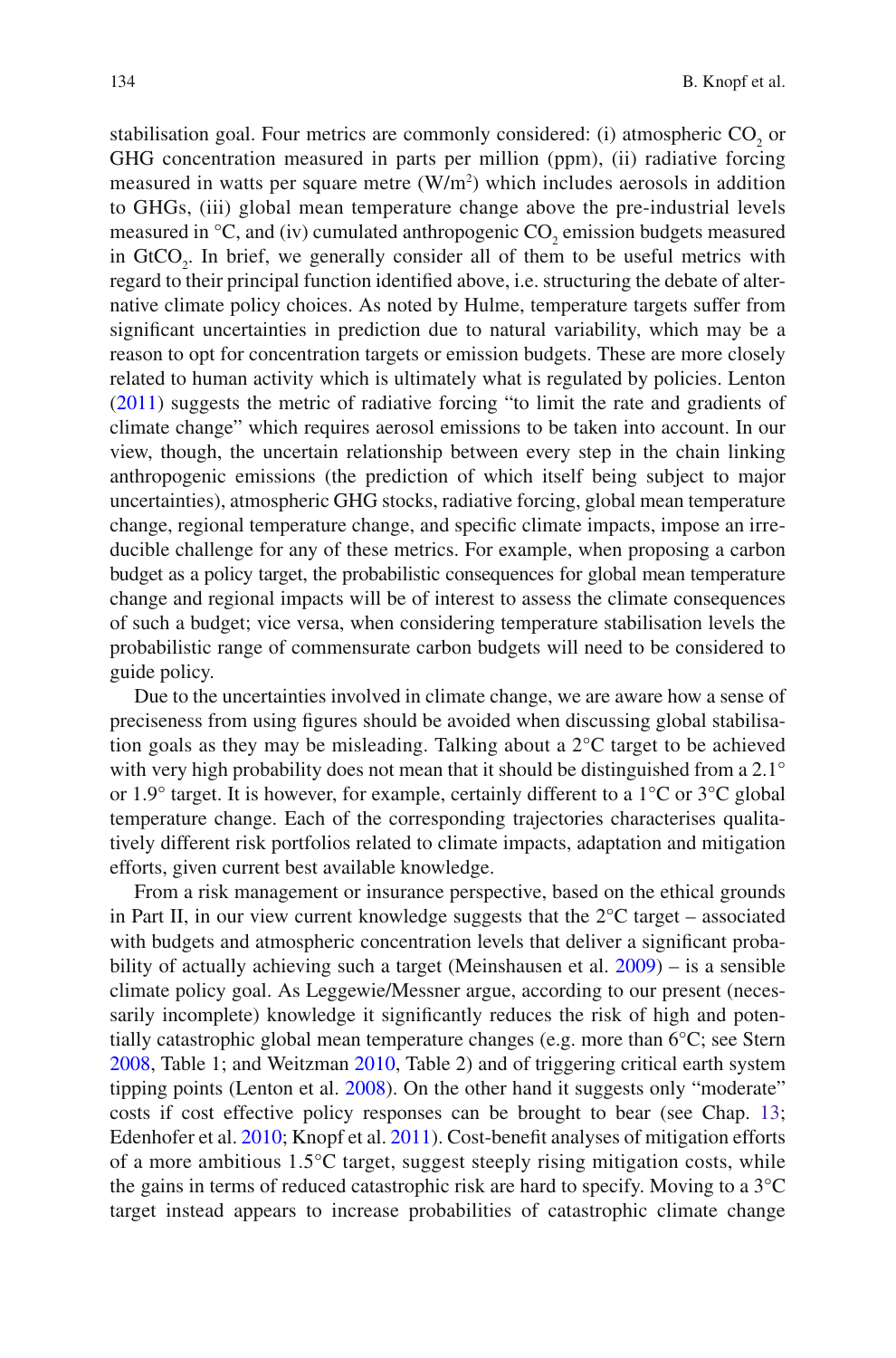<span id="page-14-0"></span>(Stern  $2008$ ; Weitzman  $2010$ ). These take the form of moving towards critical areas for several tipping point as assessed by experts (Lenton et al. 2008) and shifting the planetary mean temperature level beyond the maximum level experienced in the last 400,000 years (Hansen et al.  $2007$ ). Meanwhile, a  $3^{\circ}$ C target would not relax mitigation costs much in a world with cost-effective policies, although this might change in a world with highly ineffective mitigation policies.

A full-fledged cost-benefit analysis is far beyond the scope of this chapter and perhaps beyond the state of the art of science in the foreseeable future. We therefore strongly emphasise the need for a more robust knowledge base (particularly concerning very low stabilisation targets) and are far from claiming to have provided a definite answer. The Fifth Assessment Report (AR5) of the IPCC, due in 2014, will hopefully provide a more robust and accessible knowledge basis for this type of exercise that is essential for a rational policy process. New knowledge can of course also lead to a substantial revision of the arguments for the 2°C target.

 To conclude, we consider global climate stabilisation targets – following Leggewie/Messner – as a necessary and helpful instrumental guide for structuring the debate about climate change policy, if the wise amendments and restrictions by Hulme are taken into account. Based on the ethical arguments in Part II and on current knowledge, the 2°C target seems to us to be a reasonable temporary target, until new evidence or ethical arguments in the public debate suggest another conclusion.

#### **References**

- Archer, D., & Rahmstorf, S. (2010). *The climate crisis: An introductory guide to climate change* . Cambridge: Cambridge University Press.
- Baer, P., & Spash, C. L. (2008). *Cost-bene fi t analysis of climate change: Stern revisited* (CSIRO Working Paper Series 2008–07). Canberra: CSIRO Sustainable Ecosystems.
- Caney, S. (2009). Justice and the distribution of greenhouse gas emissions. *Journal of Global Ethics, 5* (2), 125–146.
- Clausen, L. (2010). Wohin mit den Klimakatastrophen? In H. Welzer & I. Schulze (Eds.), *KlimaKulturen* (pp. 97–110). Frankfurt: Campus Verlag.
- Dasgupta, P. (2007). Commentary: The Stern review's economics of climate change. *National Institute Economic Review, 199* , 4–7.
- Edenhofer, O., & Kowarsch, M. (2012). *A pragmatist approach to the science-policy interface* (Working paper).
- Edenhofer, O., Knopf, B., Barker, T., Baumstark, L., Bellevrat, E., Chateau, B., Criqui, P., Isaac, M., Kitous, A., Kypreos, S., Leimbach, M., Lessmann, K., Magné, B., Scrieciu, S., Turton, H., & van Vuuren, D. P. (2010). The economics of low stabilization: Model comparison of mitigation strategies and costs. *The Energy Journal*, 31, 11–48 (Special issue 1).
- Hansen, J., Sato, M., Ruedy, R., Kharecha, P., Lacis, A., Miller, R., Nazarenko, L., Lo, K., Schmidt, G. A., Russell, G., Aleinov, I., Bauer, S., Baum, E., Cairns, B., Canuto, V., Chandler, M., Cheng, Y., Cohen, A., Del Genio, A., Falufegi, G., Fleming, E., Friend, A., Hall, T., Jackman, C., Jonas, J., Kelley, M., Kinag, N. Y., Koch, D., Labow, G., Lerner, J., Menon, S., Novakov, T., Oinas, V., Perlwitz, J., Perlwitz, Ju, Rind, D., Romanou, A., Schmunk, R., Shindell, D., Stone, P., Sun, S., Streets, D., Tausnev, N., Thresher, D., Unger, N., Yao, M., & Zhang, S. (2007). Dangerous human-made interference with climate: A GISS model study. *Atmospheric Chemistry and Physics, 7, 2287-2312.*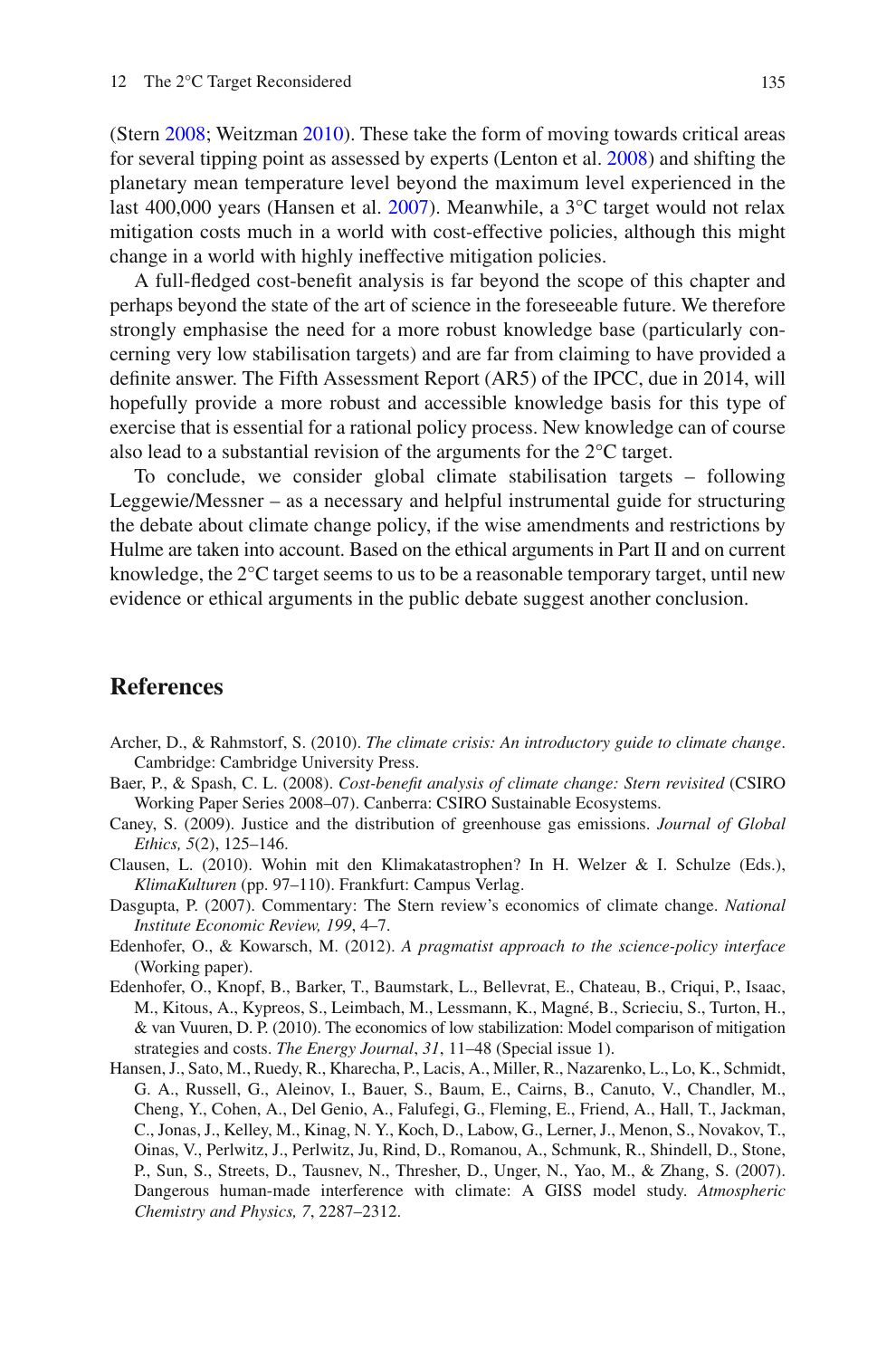- <span id="page-15-0"></span> Heal, G. (2009). Climate change analysis: A meta-review and some suggestions for future research. *Review of Environmental Economics and Policy, 3* (1), 4–21.
- Howes, S., Jotzo, F., Wyrwoll, P., Nordhaus, W. D., Stern, N., & Garnaut, R. (2011). *The changing case for climate change mitigation* (CCEP Working Paper 1107, July 2011). Canberra: Centre for Climate Economics & Policy.
- Jaeger, C. C., & Jaeger, J. (2010). *Three views on two degrees* (ECF-Working Paper 2, 2010). Potsdam: European Climate Forum.
- Kahan, D. (2010). Fixing the communications failure. *Nature, 463* , 296–297. doi:[10.1038/463296a](http://dx.doi.org/10.1038/463296a).
- Knopf, B., Luderer, G., & Edenhofer, O. (2011). Exploring the feasibility of low stabilisation targets. *Wiley Interdisciplinary Reviews of Climate Change, 2* , 617–626.
- Latour, B. (1988). *The pasteurization of France* . Cambridge/London: Cambridge University Press.
- Latour, B. (2001). *Das Parlament der Dinge* . Frankfurt: Suhrkamp.
- Lenton, T. (2011). 2 °C or not 2 °C? That is the climate question. *Nature, 473* , 7. doi[:10.1038/473007a](http://dx.doi.org/10.1038/473007a).
- Lenton, T. M., Held, H., Kriegler, E., Hall, J. W., Lucht, W., Rahmstorf, S., & Schellnhuber, H. J. (2008). Tipping elements in the Earth's climate system. *Proceedings of the National Academy of Sciences, 105* (6), 1786–1793.
- Meinshausen, M., Meinshausen, N., Hare, W., Raper, S. C. B., Frieler, K., Knutti, R., Frame, D. J., & Allen, M. R. (2009). Greenhouse gas emission targets for limiting global warming to  $2^{\circ}C$ . *Nature, 458* (7242), 1158.
- Messner, D., & Rahmstorf, S. (2010). Kipp-Punkte im Erdsystem und ihre Auswirkungen auf Weltpolitik und –wirtschaft. In T. Debiel, D. Messner, F. Nuscheler, & C. Ulbert (Eds.), *Global trends 2010* . Frankfurt: Fischer Verlag.
- Nordhaus, W. D. (2007). A review of the Stern review on the economics of global warming. *Journal of Economic Literature, 45* (3), 686–702.
- Nordhaus, W. D. (2008). *A question of balance* . New Haven: Yale University Press.
- Nordhaus, W. D. (2010). Economic aspects of global warming in a post Copenhagen environment. *Proceedings of the National Academy of Sciences, 107* (26), 11721–11726.
- Nordhaus, W. D., & Boyer, J. (1999). *Warming the world: Economic models of global warming* . Cambridge, MA: MIT Press.
- Oppenheimer, M. (2008). A physical science perspective on disaster: Through the prism of global warming. *Social Research: An International Quarterly, 75(3), 659–668.*
- Oppenheimer, M., & Petsonk, A. (2005). Article 2 of the UNFCCC: Historical origins, recent interpretations. *Climatic Change, 73* (3), 195–226.
- Ostrom, E. (2010). Polycentric systems for coping with collective action and global environmental change. *Global Environmental Change*, 20(4), 550-557.
- Pielke, R. A. J. (2007). *The honest broker: Making sense of science in policy and politics* . Cambridge: Cambridge University Press.
- Randalls, S. (2010). History of the 2°C climate target. *WIREs Climate Change, 1* (4), 598–605.
- Rogelj, J., Nabel, J., Chen, C., Hare, W., Markmann, K., Meinshausen, M., Schaeffer, M., Macey, K., & Hohne, N. (2010). Copenhagen accord pledges are paltry. *Nature, 464* , 1126–1128.
- Schellnhuber, H. J. (Ed.). (2006). *Avoiding dangerous climate change* . Cambridge: Cambridge University Press.
- Shaw, C. (2010). *Is the dangerous limits discourse dangerously limited?* Blog contribution at Earthscan: Blogging for a sustainable future. From [http://www.facebook.com/note.](http://www.facebook.com/note.php?note_id=433599788827) [php?note\\_id=433599788827.](http://www.facebook.com/note.php?note_id=433599788827) Accessed on 3 May 2012.
- Singer, S. F., & Avery, D. T. (2007). *Unstoppable global warming: Every 1,500 years* (Updated and expanded ed.). Lanham: Rowman and Littlefield.
- Smith, J. B., Schneider, S. H., Oppenheimer, M., Yohe, G. W., Hare, W., Mastrandrea, M. D., Patwardhan, A., Burton, I., Corfee-Morlot, J., Magadza, C. H. D., Füssel, H. M., Pittock, A. B., Rahman, A., Suarez, A., & Ypersele, J. P. (2009). Assessing dangerous climate change through an update of the Intergovernmental Panel on Climate Change (IPCC) "reasons for concern". *Proceedings of the National Academy of Sciences, 106* (11), 4133–4137.